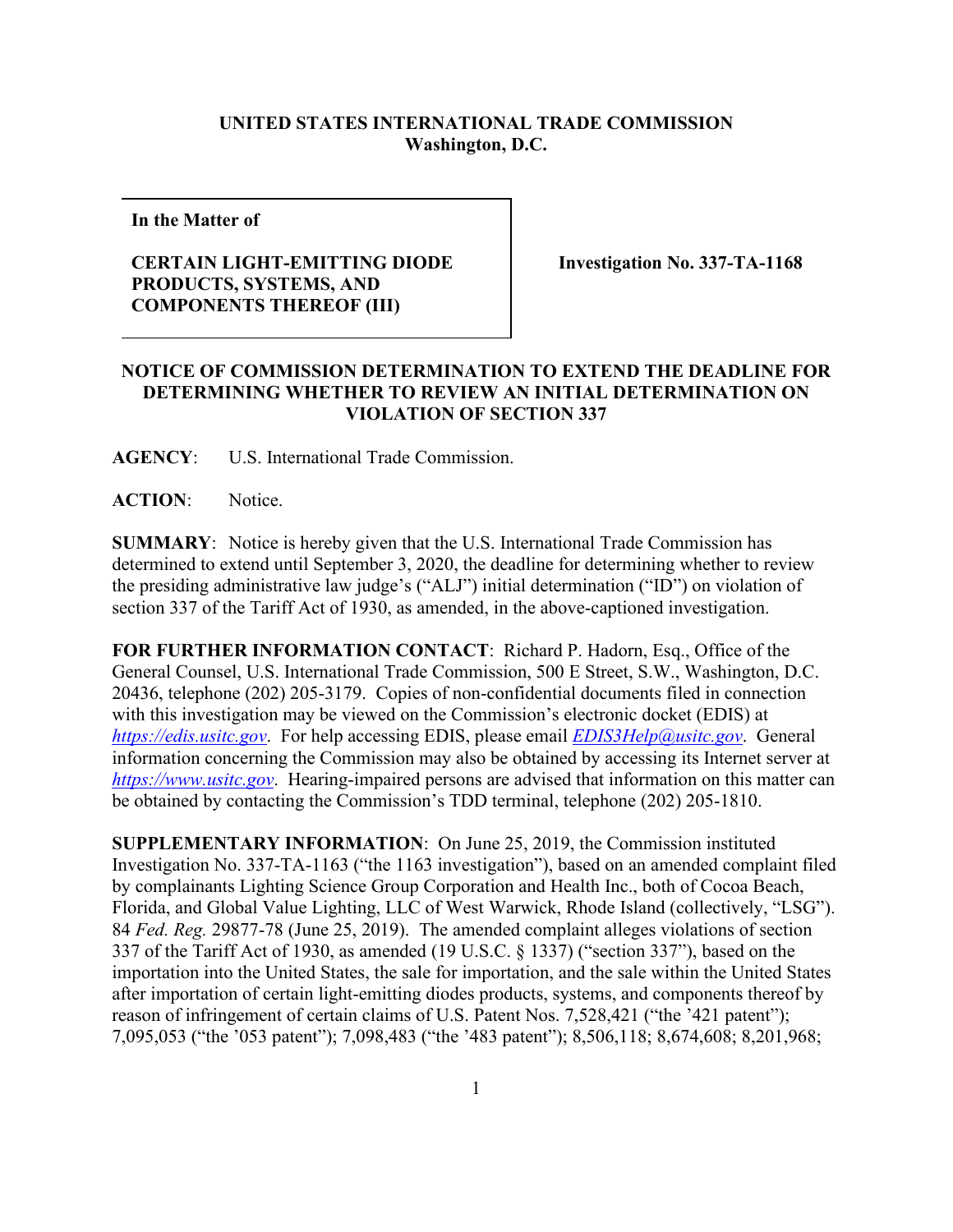and 8,967,844. *Id*. at 29877. The amended complaint further alleges that a domestic industry exists. *Id*. The notice of investigation names as respondents the following entities: Nichia Corporation of Tokushima, Japan; Nichia America Corporation of Wixom, Michigan; Cree, Inc. of Durham, North Carolina; Cree Hong Kong, Limited of Shatin, Hong Kong; Cree Huizhou Solid State Lighting Co., Ltd. of Guangdong, China; OSRAM GmbH and OSRAM Licht AG, both of Munich, Germany; OSRAM Opto Semiconductors GmbH of Regensburg, Germany; OSRAM Opto Semiconductors, Inc. of Sunnyvale, California; Limileds Holding B.V. of Schipol, Netherlands and Lumileds, LLC of San Jose, California (together, "Lumileds"); Signify N.V. (f/k/a Philips Lighting N.V.) of Eindhoven, Netherlands; Signify North America Corporation (f/k/a Philips Lighting North America Corporation) of Somerset, New Jersey; MLS Co., Ltd. of Zhongshan City, China; LEDVANCE GmbH of Garching, Germany; LEDVANCE LLC of Wilmington, Massachusetts; General Electric Company of Boston, Massachusetts; Consumer Lighting (U.S.), LLC (d/b/a GE Lighting, LLC) of Cleveland, Ohio; Current Lighting Solutions, LLC of Cleveland, Ohio; Acuity Brands, Inc. of Atlanta, Georgia; Acuity Brands Lighting, Inc. of Conyers, Georgia; Leedarson Lighting Co., Ltd. of Xiamen, China; and Leedarson America, Inc. of Smyrna, Georgia (collectively, "Respondents"). *Id*. at 29878. The Office of Unfair Import Investigations is not named as a party to this investigation. *Id*.

On July 10, 2019, the ALJ issued Order No. 5 severing the 1163 investigation into two investigations; the present 1168 investigation concerns whether there is a violation of section 337 based on allegations of infringement of the '483, '053, and '421 patents. Order No. 5 at 2 (July 10, 2019).

On January 20, 2020, the Commission terminated this investigation as to claim 7 of the '421 patent. Order No. 18 (Dec. 30, 2019), *not rev'd*, Comm'n Notice (Jan. 29, 2020). On February 7, 2020, the Commission terminated this investigation as to respondents MLS Co., Ltd. and Ledvance GmbH. Order No. 24 (Jan. 14, 2020), *not rev'd*, Comm'n Notice (Feb. 7, 2020). On February 26, 2020, the Commission terminated this investigation as to (i) claims 2 and 10 of the '421 patent, (ii) claims 4, 16-20, 22, and 26-30 of the '053 patent, and (iii) as to Lumileds only, claims 1-5 and 12 of the '053 patent. Order No. 26 (Jan. 29, 2020), *not rev'd*, Comm'n Notice (Feb. 26, 2020).

On April 7, 2020, by declining to review the ALJ's initial determination granting in part Respondents' motion for summary determination on non-infringement and failure to meet the technical prong of the domestic industry requirement, the Commission terminated this investigation as to (i) all asserted claims of the '483 patent and (ii) asserted claims 7 and 11-15 of the '053 patent. Order No. 32 (Feb. 14, 2020), *not rev'd*, Comm'n Notice (Apr. 7, 2020). That determination is currently on appeal. Appeal No. 20-1907 (Fed. Cir.).

On June 26, 2020, the ALJ issued a final ID on violation of section 337. On June 30, 2020, the parties filed a joint motion requesting an extension of the filing deadlines for petitions for review of the subject ID and responses thereto. Specifically, in light of the Fourth of July holiday weekend, the parties requested: (i) a 5-day extension—from July 10, 2020 to July 15, 2020—of the deadline to file petitions for review and (ii) an 8-day extension—from July 20,